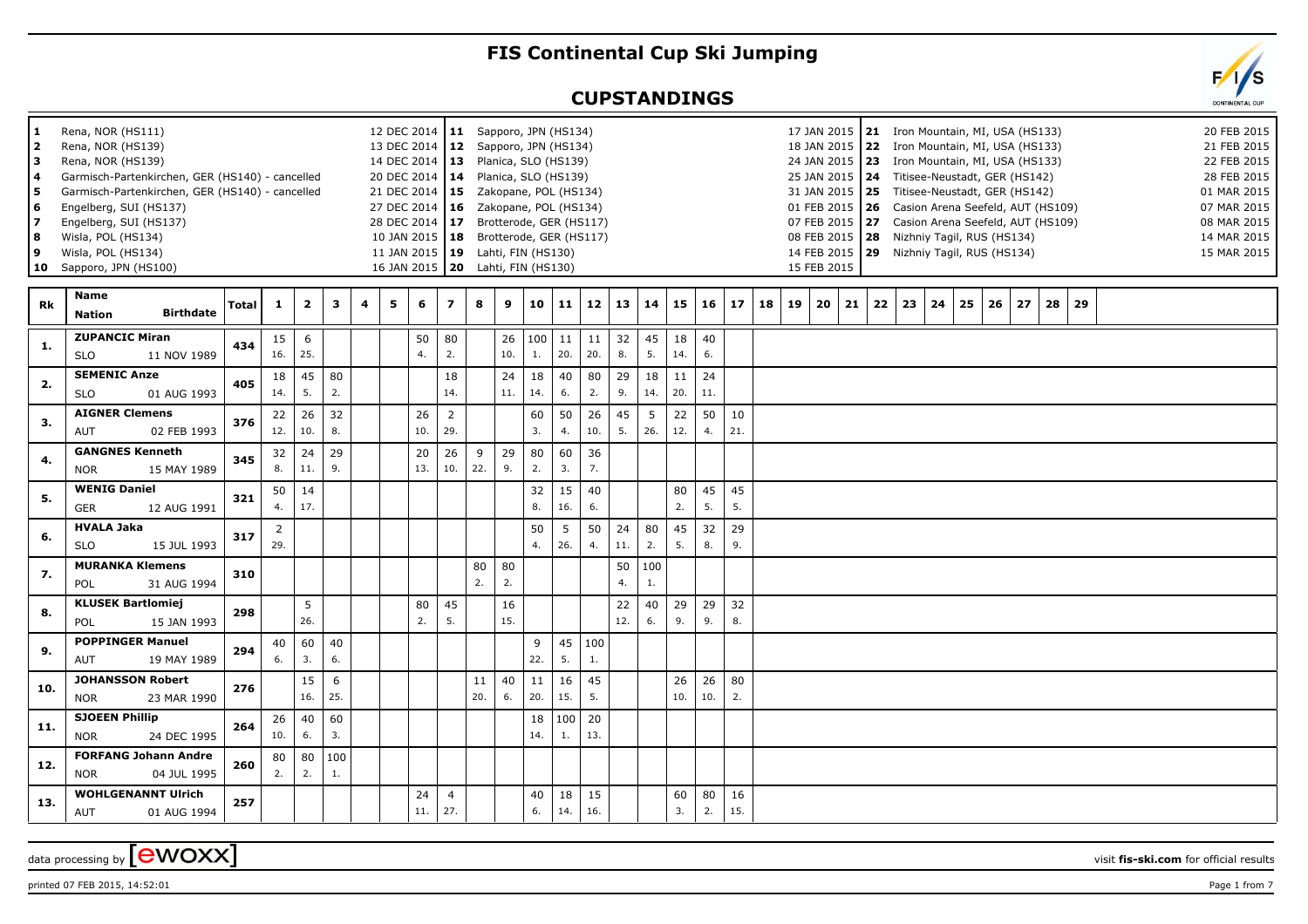| Rk  | Name<br><b>Birthdate</b><br>Nation                        | Total | $\mathbf{1}$             | $\overline{2}$ | 3         | 4 | 5 | 6                   | $\overline{z}$        | 8                     | 9         | 10        | 11                    | 12                    | <b>13</b>             | 14        |                       | $15 \mid 16 \mid$      | 17        | 18 | 19 | 20 | 21 | 22 | 23 | 24 | 25 | 26 | 27 | 28 | 29 |  |  |  |
|-----|-----------------------------------------------------------|-------|--------------------------|----------------|-----------|---|---|---------------------|-----------------------|-----------------------|-----------|-----------|-----------------------|-----------------------|-----------------------|-----------|-----------------------|------------------------|-----------|----|----|----|----|----|----|----|----|----|----|----|----|--|--|--|
| 14. | <b>NAGLIC Tomaz</b><br>18 JUL 1989<br>SLO                 | 253   |                          |                |           |   |   |                     | $10\,$<br>21.         | 24<br>11.             | 9<br>22.  | 26<br>10. | 24<br>11.             | 80<br>2.              | 80<br>2.              |           |                       |                        |           |    |    |    |    |    |    |    |    |    |    |    |    |  |  |  |
| 15. | <b>KUBACKI Dawid</b><br>POL<br>12 MAR 1990                | 246   |                          |                |           |   |   |                     |                       | 26<br>10.             | 60<br>3.  |           |                       |                       |                       |           | 100   60<br>1.        | 3.                     |           |    |    |    |    |    |    |    |    |    |    |    |    |  |  |  |
| 16. | <b>HULA Stefan</b><br>29 SEP 1986<br>POL                  | 238   | $36 \mid 1$<br>7.        | 30.            | 18<br>14. |   |   | 29<br>9.            |                       | $\overline{4}$<br>27. | 18<br>14. |           |                       |                       | 40<br>6.              | 26<br>10. | 15<br>16.             | 36<br>7.               | 15<br>16. |    |    |    |    |    |    |    |    |    |    |    |    |  |  |  |
| 17. | <b>WANK Andreas</b><br>18 FEB 1988<br><b>GER</b>          | 231   |                          |                |           |   |   |                     |                       | 60<br>3.              | 50<br>4.  | 50<br>4.  | 8<br>23.              | 13<br>18.             | 16<br>15.             | 14<br>17. |                       |                        | 20<br>13. |    |    |    |    |    |    |    |    |    |    |    |    |  |  |  |
| 18. | <b>HILDE Tom</b><br>22 SEP 1987<br><b>NOR</b>             | 229   | 29<br>9.                 |                |           |   |   | 60<br>3.            | 100<br>1.             | $29$ 11<br>9.         | 20.       |           |                       |                       |                       |           |                       |                        |           |    |    |    |    |    |    |    |    |    |    |    |    |  |  |  |
| 19. | <b>LEYHE Stephan</b><br>05 JAN 1992<br><b>GER</b>         | 210   | $100$ 50<br>1.           | 4.             | 60<br>3.  |   |   |                     |                       |                       |           |           |                       |                       |                       |           |                       |                        |           |    |    |    |    |    |    |    |    |    |    |    |    |  |  |  |
| 20. | <b>PEIER Killian</b><br>28 MAR 1995<br>SUI                | 209   | 60<br>3.                 | 36<br>7.       | 22<br>12. |   |   | 36<br>7.            | 40<br>6.              |                       |           |           | 13<br>18.             | $\overline{2}$<br>29. |                       |           |                       |                        |           |    |    |    |    |    |    |    |    |    |    |    |    |  |  |  |
| 21. | <b>JUSTIN Rok</b><br>06 APR 1993<br>SLO                   | 208   | $13 \mid 13$<br>18.      | 18.            |           |   |   | 100<br>1.           | 60<br>3.              |                       |           |           |                       |                       |                       |           |                       |                        | 22<br>12. |    |    |    |    |    |    |    |    |    |    |    |    |  |  |  |
| 22. | <b>SCHIFFNER Markus</b><br>05 JUN 1992<br>AUT             | 207   | 6<br>$25.$ 20.           | $\vert$ 11     | 11<br>20. |   |   | $\mathbf{1}$<br>30. |                       |                       |           | 18<br>14. | $\overline{4}$<br>27. | 29<br>9.              | $\overline{7}$<br>24. | 24<br>11. | 40<br>6.              | 16<br>15.              | 40<br>6.  |    |    |    |    |    |    |    |    |    |    |    |    |  |  |  |
| 23. | <b>LANISEK Anze</b><br><b>SLO</b><br>20 APR 1996          | 200   |                          |                |           |   |   |                     |                       |                       |           | 22<br>12. |                       | 14<br>17.             | 100<br>1.             | 32<br>8.  | 32<br>8.              |                        |           |    |    |    |    |    |    |    |    |    |    |    |    |  |  |  |
| 24. | <b>QUECK Danny</b><br>17 SEP 1989<br><b>GER</b>           | 195   | $15 \mid 7$<br>16.   24. |                |           |   |   | 13<br>18.           | 24<br>11.             | $15 \mid 10$<br>16.   | 21.       | 24<br>11. |                       |                       | 9<br>22.              | 6<br>25.  | 24<br>11.             | 12<br>19.              | 36<br>7.  |    |    |    |    |    |    |    |    |    |    |    |    |  |  |  |
| 25. | <b>FETTNER Manuel</b><br>17 JUN 1985<br>AUT               | 190   | 5.                       | 45 100<br>1.   | 45<br>5.  |   |   |                     |                       |                       |           |           |                       |                       |                       |           |                       |                        |           |    |    |    |    |    |    |    |    |    |    |    |    |  |  |  |
| 25. | <b>GEIGER Karl</b><br><b>GER</b><br>11 FEB 1993           | 190   |                          |                |           |   |   |                     |                       | 50<br>4.              | 36<br>7.  | 13<br>18. |                       | 18<br>14.             |                       |           | 50<br>4.              | $5\phantom{.0}$<br>26. | 18<br>14. |    |    |    |    |    |    |    |    |    |    |    |    |  |  |  |
| 27. | <b>BIEGUN Krzysztof</b><br>21 MAY 1994<br>POL             | 157   |                          |                |           |   |   | 8<br>23.            | 12<br>19.             |                       | 6<br>25.  |           |                       |                       |                       |           | 16<br>15.             | 15<br>16.              | 100<br>1. |    |    |    |    |    |    |    |    |    |    |    |    |  |  |  |
| 28. | <b>BJOERENG Joacim Oeder</b><br>14 DEC 1995<br>NOR        | 156   |                          |                |           |   |   | 40<br>6.            | 36<br>7.              |                       |           |           |                       |                       | 60<br>3.              | 20<br>13. |                       |                        |           |    |    |    |    |    |    |    |    |    |    |    |    |  |  |  |
| 29. | <b>POGRAJC Andraz</b><br><b>SLO</b><br>26 SEP 1991        | 155   | 11<br>20.                |                | 10<br>21. |   |   |                     |                       |                       |           |           |                       |                       | 20<br>13.             | 60<br>3.  | 36<br>7.              | 18<br>14.              |           |    |    |    |    |    |    |    |    |    |    |    |    |  |  |  |
| 30. | ZIOBRO Jan<br>POL<br>24 JUN 1991                          | 132   |                          |                |           |   |   |                     |                       | $100$ 32<br>1.        | 8.        |           |                       |                       |                       |           |                       |                        |           |    |    |    |    |    |    |    |    |    |    |    |    |  |  |  |
| 31. | <b>ROENSEN Atle Pedersen</b><br><b>NOR</b><br>13 AUG 1988 | 122   |                          |                |           |   |   |                     | $\overline{7}$<br>24. |                       |           |           |                       |                       |                       |           | $\overline{4}$<br>27. | 100 11<br>1.           | 20.       |    |    |    |    |    |    |    |    |    |    |    |    |  |  |  |
| 32. | <b>BIELA Stanislaw</b><br>POL<br>02 APR 1994              | 116   |                          |                |           |   |   |                     |                       | 16<br>15.             |           |           |                       |                       |                       | 50<br>4.  |                       |                        | 50<br>4.  |    |    |    |    |    |    |    |    |    |    |    |    |  |  |  |

printed 07 FEB 2015, 14:52:01 **Page 2** from 7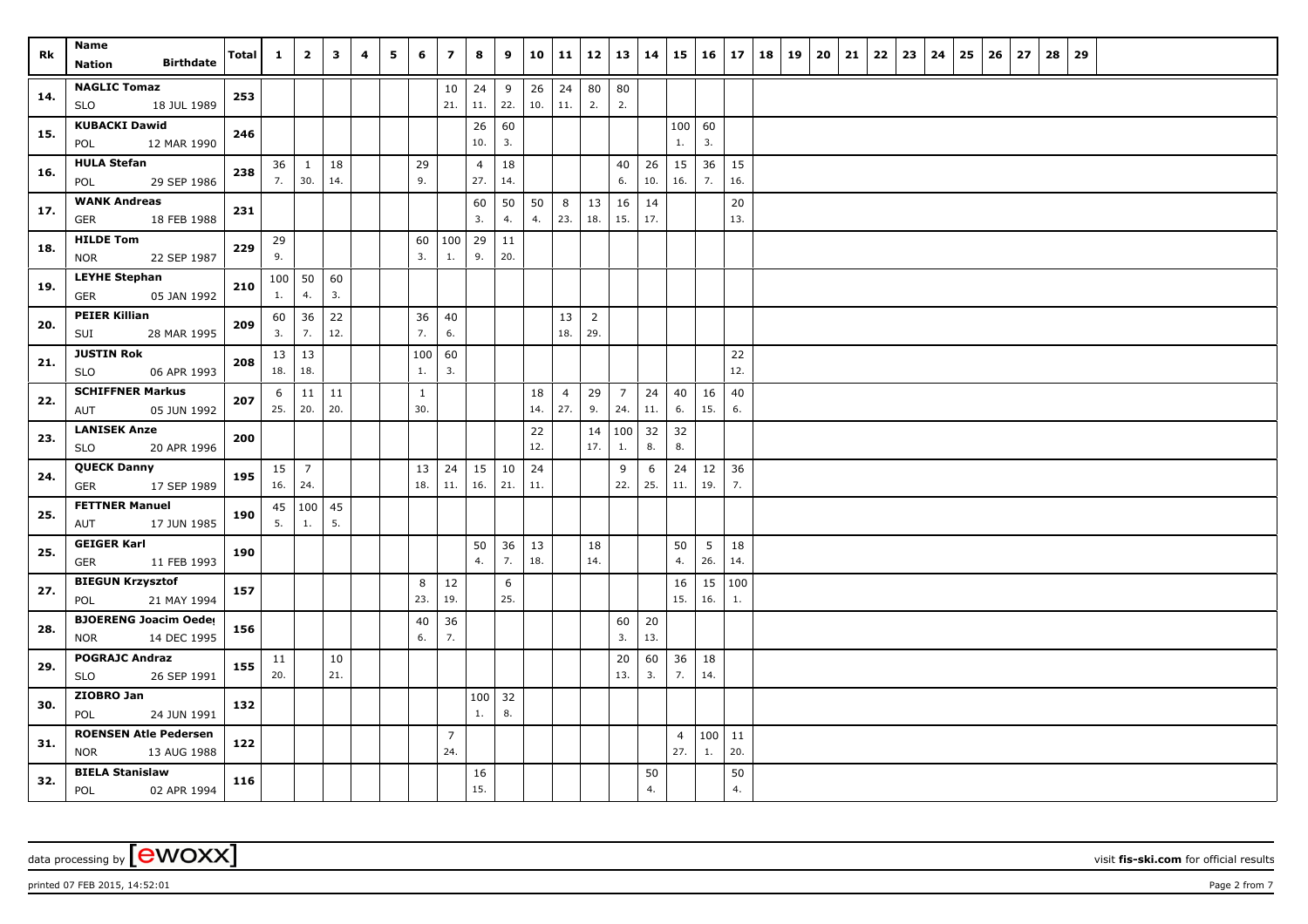| Rk  | Name                                              | <b>Total</b> | $\mathbf{1}$                | $\overline{2}$          | $\mathbf{3}$ | 4 | 5 | 6              | $\overline{z}$      | 8              | 9              | 10        | 11        | 12                      | 13             | 14             |           | $15 \mid 16 \mid$ | 17        | 18 | 19 | 20 | 21 | 22 | 23 | 24 | 25 | 26 | 27 | 28 | 29 |  |  |  |
|-----|---------------------------------------------------|--------------|-----------------------------|-------------------------|--------------|---|---|----------------|---------------------|----------------|----------------|-----------|-----------|-------------------------|----------------|----------------|-----------|-------------------|-----------|----|----|----|----|----|----|----|----|----|----|----|----|--|--|--|
|     | <b>Birthdate</b><br>Nation                        |              |                             |                         |              |   |   |                |                     |                |                |           |           |                         |                |                |           |                   |           |    |    |    |    |    |    |    |    |    |    |    |    |  |  |  |
| 33. | <b>HLAVA Lukas</b>                                | 107          |                             |                         |              |   |   | 12             | 13                  |                | 45             |           |           |                         | 13             | 24             |           |                   |           |    |    |    |    |    |    |    |    |    |    |    |    |  |  |  |
|     | 10 SEP 1984<br>CZE                                |              |                             |                         |              |   |   | 19.            | 18.                 |                | 5.             |           |           |                         | 18.            | 11.            |           |                   |           |    |    |    |    |    |    |    |    |    |    |    |    |  |  |  |
| 34. | <b>ALTENBURGER Florian</b><br>02 NOV 1993<br>AUT  | 106          |                             |                         |              |   |   | 15<br>16.      | $\mathbf{1}$<br>30. |                |                |           | 26<br>10. | 8<br>23.                | 10<br>21.      |                | 10<br>21. | 22<br>12.         | 14<br>17. |    |    |    |    |    |    |    |    |    |    |    |    |  |  |  |
|     | <b>KOT Maciej</b>                                 |              |                             |                         |              |   |   | 6              |                     |                | 100            |           |           |                         |                |                |           |                   |           |    |    |    |    |    |    |    |    |    |    |    |    |  |  |  |
| 34. | POL<br>09 JUN 1991                                | 106          |                             |                         |              |   |   | 25.            |                     |                | 1.             |           |           |                         |                |                |           |                   |           |    |    |    |    |    |    |    |    |    |    |    |    |  |  |  |
| 34. | <b>TOLLINGER Elias</b>                            | 106          | 24                          | $\overline{\mathbf{3}}$ | 12           |   |   | 32             | $\mathbf{3}$        | 32             |                |           |           |                         |                |                |           |                   |           |    |    |    |    |    |    |    |    |    |    |    |    |  |  |  |
|     | 25 MAR 1995<br>AUT                                |              | 11.   28.                   |                         | 19.          |   |   | 8.             | 28.                 | 8.             |                |           |           |                         |                |                |           |                   |           |    |    |    |    |    |    |    |    |    |    |    |    |  |  |  |
| 37. | <b>STJERNEN Andreas</b>                           | 105          |                             |                         |              |   |   | 45             | 50                  |                |                |           |           | 10                      |                |                |           |                   |           |    |    |    |    |    |    |    |    |    |    |    |    |  |  |  |
|     | 30 JUL 1988<br><b>NOR</b>                         |              |                             |                         |              |   |   | 5.             | 4.                  |                |                |           |           | 21.                     |                |                |           |                   |           |    |    |    |    |    |    |    |    |    |    |    |    |  |  |  |
| 38. | <b>SINKOVEC Jure</b><br>03 JUL 1985<br><b>SLO</b> | 101          |                             | 10<br>21.               | 20<br>13.    |   |   | 22<br>12.      | 29<br>9.            | 20<br>13.      |                |           |           |                         |                |                |           |                   |           |    |    |    |    |    |    |    |    |    |    |    |    |  |  |  |
|     | <b>GRANERUD Halvor Egner</b>                      |              | 20                          | 8                       | 14           |   |   |                |                     | 20             | 16             |           |           |                         | $\overline{4}$ | $\overline{7}$ |           |                   |           |    |    |    |    |    |    |    |    |    |    |    |    |  |  |  |
| 39. | 29 MAY 1996<br><b>NOR</b>                         | 89           | 13.   23.                   |                         | 17.          |   |   |                |                     | 13.            | 15.            |           |           |                         | 27.            | 24.            |           |                   |           |    |    |    |    |    |    |    |    |    |    |    |    |  |  |  |
|     | <b>RHOADS William</b>                             |              |                             |                         |              |   |   |                |                     |                | 5              |           | 80        | $\overline{\mathbf{3}}$ |                |                |           |                   |           |    |    |    |    |    |    |    |    |    |    |    |    |  |  |  |
| 40. | USA<br>08 JUN 1995                                | 88           |                             |                         |              |   |   |                |                     |                | 26.            |           | 2.        | 28.                     |                |                |           |                   |           |    |    |    |    |    |    |    |    |    |    |    |    |  |  |  |
| 41. | <b>KOZISEK Cestmir</b>                            | 86           |                             | $12 \mid 32$            | 24           |   |   |                |                     |                |                |           |           |                         |                |                | 5         | 8                 | 5         |    |    |    |    |    |    |    |    |    |    |    |    |  |  |  |
|     | CZE<br>09 NOV 1991                                |              | 19.                         | 8.                      | 11.          |   |   |                |                     |                |                |           |           |                         |                |                | 26.       | 23.               | 26.       |    |    |    |    |    |    |    |    |    |    |    |    |  |  |  |
| 42. | <b>SATO Yukiya</b>                                | 84           |                             |                         |              |   |   |                |                     |                |                |           | 32        | 32                      |                |                | 20        |                   |           |    |    |    |    |    |    |    |    |    |    |    |    |  |  |  |
|     | 19 JUN 1995<br>JPN                                |              |                             |                         |              |   |   |                |                     |                |                |           | 8.        | 8.                      |                |                | 13.       |                   |           |    |    |    |    |    |    |    |    |    |    |    |    |  |  |  |
| 43. | <b>ITO Masamitsu</b><br>27 FEB 1998<br>JPN        | 78           |                             |                         |              |   |   |                |                     |                |                | 36<br>7.  |           |                         |                | 29<br>9.       | 13<br>18. |                   |           |    |    |    |    |    |    |    |    |    |    |    |    |  |  |  |
|     | <b>DESCHWANDEN Gregor</b>                         |              |                             | $9 \mid 16$             | 26           |   |   | 16             | 11                  |                |                |           |           |                         |                |                |           |                   |           |    |    |    |    |    |    |    |    |    |    |    |    |  |  |  |
| 43. | SUI<br>27 FEB 1991                                | 78           | 22.                         | 15.                     | 10.          |   |   | 15.            | 20.                 |                |                |           |           |                         |                |                |           |                   |           |    |    |    |    |    |    |    |    |    |    |    |    |  |  |  |
|     | <b>JANDA Jakub</b>                                |              |                             |                         |              |   |   |                |                     | $\overline{4}$ |                |           |           |                         | 36             | 36             |           |                   |           |    |    |    |    |    |    |    |    |    |    |    |    |  |  |  |
| 45. | 27 APR 1978<br>CZE                                | 76           |                             |                         |              |   |   |                |                     | 27.            |                |           |           |                         | 7.             | 7.             |           |                   |           |    |    |    |    |    |    |    |    |    |    |    |    |  |  |  |
| 46. | <b>ELVERUM SORSELL Kim I</b>                      | 73           | 5                           |                         |              |   |   | 18             | 9                   | $\overline{2}$ | 13             |           |           |                         |                |                |           |                   | 26        |    |    |    |    |    |    |    |    |    |    |    |    |  |  |  |
|     | 06 OCT 1988<br><b>NOR</b>                         |              | 26.                         |                         |              |   |   | 14.            | 22.                 | 29.            | 18.            |           |           |                         |                |                |           |                   | 10.       |    |    |    |    |    |    |    |    |    |    |    |    |  |  |  |
| 47. | <b>MAYER Nicolas</b>                              | 72           | $\overline{4}$<br>$27.$ 13. | 20                      | 8            |   |   | $\overline{2}$ | 6                   | 6              |                |           |           |                         |                |                | 9         | 9                 | 8<br>23.  |    |    |    |    |    |    |    |    |    |    |    |    |  |  |  |
|     | <b>FRA</b><br>06 OCT 1990                         |              |                             |                         | 23.          |   |   | 29.            | 25.                 | 25.            |                |           |           |                         |                |                | 22.       | 22.               |           |    |    |    |    |    |    |    |    |    |    |    |    |  |  |  |
| 48. | <b>HAUER Joachim</b><br>02 FEB 1991<br><b>NOR</b> | 70           |                             |                         |              |   |   |                |                     |                |                | 10<br>21. |           |                         |                |                |           |                   | 60<br>3.  |    |    |    |    |    |    |    |    |    |    |    |    |  |  |  |
|     | <b>PASCHKE Pius</b>                               |              |                             |                         | 9            |   |   | 9              | 22                  |                | $\overline{7}$ | 22        |           |                         |                |                |           |                   |           |    |    |    |    |    |    |    |    |    |    |    |    |  |  |  |
| 49. | <b>GER</b><br>20 MAY 1990                         | 69           |                             |                         | 22.          |   |   | 22.            | 12.                 |                | 24.            | 12.       |           |                         |                |                |           |                   |           |    |    |    |    |    |    |    |    |    |    |    |    |  |  |  |
| 50. | <b>JACOBSEN Anders</b>                            | 65           | $\mathbf{3}$                | 22                      | 40           |   |   |                |                     |                |                |           |           |                         |                |                |           |                   |           |    |    |    |    |    |    |    |    |    |    |    |    |  |  |  |
|     | <b>NOR</b><br>17 FEB 1985                         |              | 28.                         | 12.                     | 6.           |   |   |                |                     |                |                |           |           |                         |                |                |           |                   |           |    |    |    |    |    |    |    |    |    |    |    |    |  |  |  |
| 51. | <b>HUBER Stefan</b>                               | 63           |                             |                         |              |   |   |                |                     | 22             |                |           |           |                         | 18             | 11             | 12        |                   |           |    |    |    |    |    |    |    |    |    |    |    |    |  |  |  |
|     | AUT<br>08 MAR 1994                                |              |                             |                         |              |   |   |                |                     | 12.            |                |           |           |                         | 14.            | 20.            | 19.       |                   |           |    |    |    |    |    |    |    |    |    |    |    |    |  |  |  |

printed 07 FEB 2015, 14:52:01 **Page 3** from 7 **Page 3** from 7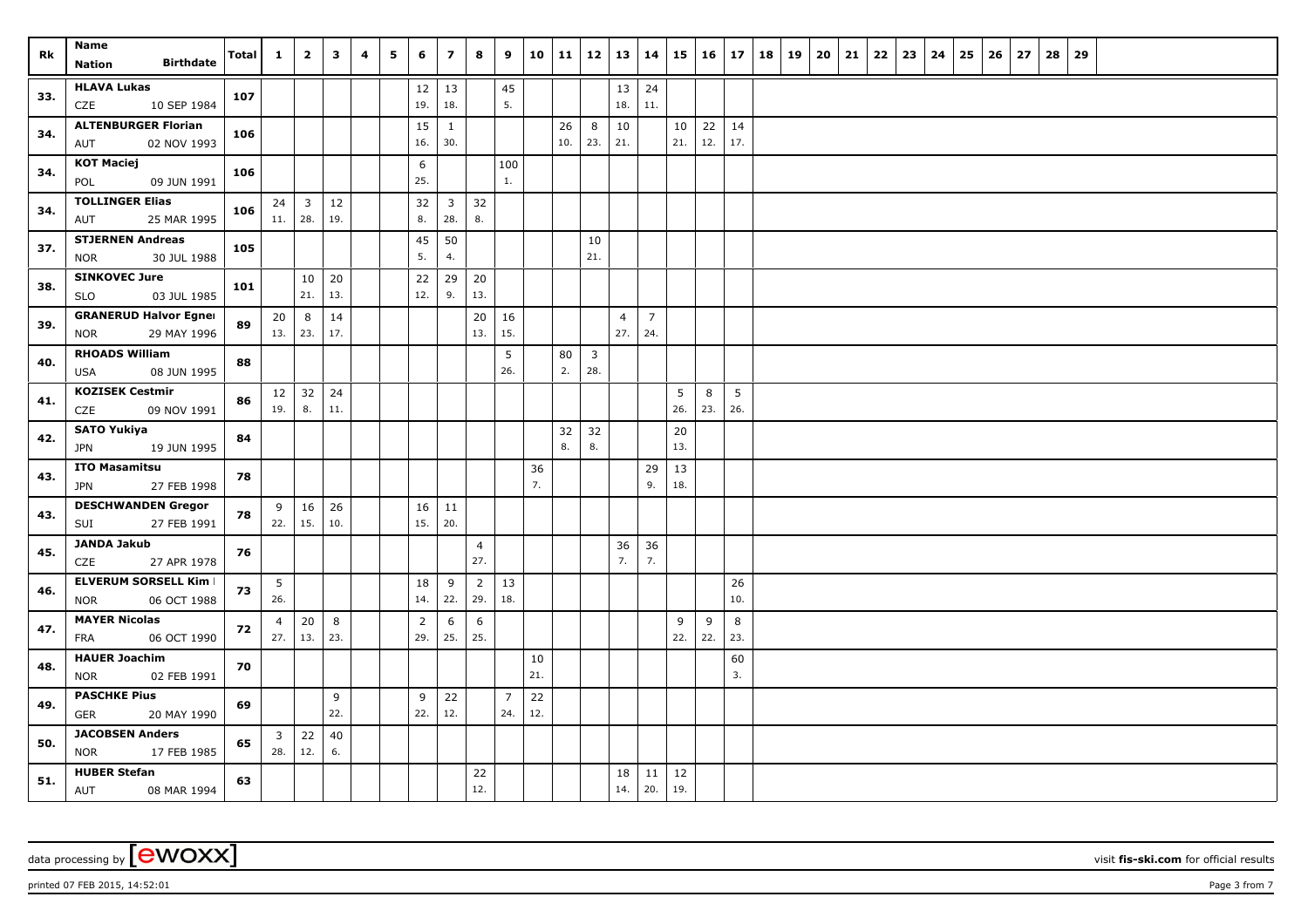| Rk  | Name<br><b>Birthdate</b><br><b>Nation</b>            | Total | $\mathbf{1}$ | $\overline{2}$        | $\overline{\mathbf{3}}$ | 4 | 5 | 6              | $\overline{7}$  | 8            | 9                     | 10  | 11          | 12                    | 13             | 14             |                | 15 16      | 17             | 18 | 19 | 20 | 21 | 22 | 23 | 24 | 25 | 26 | 27 | 28 | 29 |  |  |  |
|-----|------------------------------------------------------|-------|--------------|-----------------------|-------------------------|---|---|----------------|-----------------|--------------|-----------------------|-----|-------------|-----------------------|----------------|----------------|----------------|------------|----------------|----|----|----|----|----|----|----|----|----|----|----|----|--|--|--|
|     | <b>ZNISZCZOL Aleksander</b>                          |       |              | $16 \mid 29$          | 16                      |   |   |                |                 |              |                       |     |             |                       |                |                |                |            |                |    |    |    |    |    |    |    |    |    |    |    |    |  |  |  |
| 52. | 08 MAR 1994<br>POL                                   | 61    | 15.          | 9.                    | 15.                     |   |   |                |                 |              |                       |     |             |                       |                |                |                |            |                |    |    |    |    |    |    |    |    |    |    |    |    |  |  |  |
| 53. | <b>HUBER Daniel</b>                                  | 55    |              | 13                    | $\overline{7}$          |   |   | $\overline{7}$ | $5\phantom{.0}$ |              |                       |     |             | 16                    |                |                |                |            | $\overline{7}$ |    |    |    |    |    |    |    |    |    |    |    |    |  |  |  |
|     | 02 JAN 1993<br>AUT                                   |       |              | 18.                   | 24.                     |   |   | 24.            | 26.             |              |                       |     |             | 15.                   |                |                |                |            | 24.            |    |    |    |    |    |    |    |    |    |    |    |    |  |  |  |
| 54. | <b>BJERKEENGEN Fredrik</b>                           | 53    |              | $\overline{4}$<br>27. |                         |   |   |                |                 |              |                       |     |             |                       | 5<br>26.       | 16             | $14 \mid 14$   | 17.        |                |    |    |    |    |    |    |    |    |    |    |    |    |  |  |  |
|     | 11 NOV 1988<br><b>NOR</b><br><b>HOLIK Frantisek</b>  |       |              |                       |                         |   |   |                |                 |              |                       |     | 29          | 22                    |                | 15.            | 17.            |            |                |    |    |    |    |    |    |    |    |    |    |    |    |  |  |  |
| 55. | CZE<br>23 OCT 1998                                   | 51    |              |                       |                         |   |   |                |                 |              |                       |     | 9.          | 12.                   |                |                |                |            |                |    |    |    |    |    |    |    |    |    |    |    |    |  |  |  |
| 56. | <b>KALINITSCHENKO Anton</b>                          | 50    |              |                       |                         |   |   | 14             |                 | $13 \mid 12$ |                       |     |             |                       | $\overline{2}$ | 9              |                |            |                |    |    |    |    |    |    |    |    |    |    |    |    |  |  |  |
|     | 22 JUL 1982<br><b>RUS</b>                            |       |              |                       |                         |   |   | 17.            |                 | 18.          | 19.                   |     |             |                       | 29.            | 22.            |                |            |                |    |    |    |    |    |    |    |    |    |    |    |    |  |  |  |
| 57. | <b>GLASDER Michael</b><br>USA<br>27 MAR 1989         | 48    |              |                       |                         |   |   |                | 8<br>23.        | 12<br>19.    |                       |     |             |                       | 15<br>16.      | 13<br>18.      |                |            |                |    |    |    |    |    |    |    |    |    |    |    |    |  |  |  |
| 57. | <b>LARINTO Ville</b>                                 | 48    |              |                       |                         |   |   |                |                 |              |                       | 12  | 36          |                       |                |                |                |            |                |    |    |    |    |    |    |    |    |    |    |    |    |  |  |  |
|     | 11 APR 1990<br><b>FIN</b>                            |       |              |                       |                         |   |   |                |                 |              |                       | 19. | 7.          |                       |                |                |                |            |                |    |    |    |    |    |    |    |    |    |    |    |    |  |  |  |
| 59. | <b>MEZNAR Mitja</b><br>30 JUN 1988<br><b>SLO</b>     | 47    |              |                       |                         |   |   |                |                 |              |                       |     |             |                       | 6<br>25.       | 15<br>16.      |                |            | 26<br>10.      |    |    |    |    |    |    |    |    |    |    |    |    |  |  |  |
|     | <b>KLINGA Sebastian</b>                              |       |              |                       |                         |   |   | 10             | 32              |              |                       |     |             | 5                     |                |                |                |            |                |    |    |    |    |    |    |    |    |    |    |    |    |  |  |  |
| 59. | 26 APR 1992<br><b>FIN</b>                            | 47    |              |                       |                         |   |   | 21.            | 8.              |              |                       |     |             | 26.                   |                |                |                |            |                |    |    |    |    |    |    |    |    |    |    |    |    |  |  |  |
| 61. | <b>KYTOESAHO Niko</b>                                | 46    |              | 9                     | 15                      |   |   |                | 16              |              | $\mathbf{3}$          |     |             |                       |                |                |                |            | $\mathbf{3}$   |    |    |    |    |    |    |    |    |    |    |    |    |  |  |  |
|     | 18 DEC 1999<br><b>FIN</b>                            |       |              | 22.                   | 16.                     |   |   |                | 15.             |              | 28.                   |     |             |                       |                |                |                |            | 28.            |    |    |    |    |    |    |    |    |    |    |    |    |  |  |  |
| 62. | <b>HAZETDINOV Ilmir</b><br><b>RUS</b><br>28 OCT 1991 | 45    |              |                       |                         |   |   |                |                 | 45<br>5.     |                       |     |             |                       |                |                |                |            |                |    |    |    |    |    |    |    |    |    |    |    |    |  |  |  |
|     | <b>MIETUS Krzysztof</b>                              |       | $\mathbf{1}$ |                       |                         |   |   |                |                 |              | $\overline{4}$        |     |             |                       | 8              | $\overline{2}$ | $\overline{2}$ | $\vert$ 13 | 13             |    |    |    |    |    |    |    |    |    |    |    |    |  |  |  |
| 63. | 08 MAR 1991<br>POL                                   | 43    | 30.          |                       |                         |   |   |                |                 |              | 27.                   |     |             |                       | 23.            | 29.            | 29.            | 18.        | 18.            |    |    |    |    |    |    |    |    |    |    |    |    |  |  |  |
| 64. | <b>LEJA Krzysztof</b>                                | 40    |              |                       |                         |   |   |                |                 | 40           |                       |     |             |                       |                |                |                |            |                |    |    |    |    |    |    |    |    |    |    |    |    |  |  |  |
|     | 21 FEB 1996<br>POL                                   |       |              |                       |                         |   |   |                |                 | 6.           |                       |     |             |                       |                |                |                |            |                |    |    |    |    |    |    |    |    |    |    |    |    |  |  |  |
| 65. | <b>GREIDERER Simon</b><br>18 JAN 1996<br>AUT         | 38    |              |                       |                         |   |   |                |                 | 36<br>7.     | $\overline{2}$<br>29. |     |             |                       |                |                |                |            |                |    |    |    |    |    |    |    |    |    |    |    |    |  |  |  |
|     | <b>NIEMI Sami</b>                                    |       |              |                       |                         |   |   |                |                 |              |                       | 29  | $7^{\circ}$ | $\mathbf{1}$          |                |                |                |            |                |    |    |    |    |    |    |    |    |    |    |    |    |  |  |  |
| 66. | 16 FEB 1991<br>FIN                                   | 37    |              |                       |                         |   |   |                |                 |              |                       | 9.  | 24.         | 30.                   |                |                |                |            |                |    |    |    |    |    |    |    |    |    |    |    |    |  |  |  |
| 67. | <b>PREVC Cene</b><br><b>SLO</b><br>12 MAR 1996       | 36    |              |                       |                         |   |   |                |                 |              |                       |     |             |                       | 26<br>$10.$    | $10\,$<br>21.  |                |            |                |    |    |    |    |    |    |    |    |    |    |    |    |  |  |  |
|     | <b>KARLEN Gabriel</b>                                |       |              |                       |                         |   |   | 11             |                 |              |                       |     |             | 24                    |                |                |                |            |                |    |    |    |    |    |    |    |    |    |    |    |    |  |  |  |
| 68. | SUI<br>10 MAR 1994                                   | 35    |              |                       |                         |   |   | 20.            |                 |              |                       |     |             | 11.                   |                |                |                |            |                |    |    |    |    |    |    |    |    |    |    |    |    |  |  |  |
| 69. | <b>EGLOFF Luca</b>                                   | 31    |              | $\overline{2}$        |                         |   |   |                |                 |              |                       |     | 22          | $\overline{7}$        |                |                |                |            |                |    |    |    |    |    |    |    |    |    |    |    |    |  |  |  |
|     | SUI<br>06 JUN 1995                                   |       |              | 29.                   |                         |   |   |                |                 |              |                       |     | 12.         | 24.                   |                |                |                |            |                |    |    |    |    |    |    |    |    |    |    |    |    |  |  |  |
| 70. | <b>JOHNSON Anders</b><br><b>USA</b><br>23 APR 1989   | 30    |              |                       |                         |   |   |                |                 | 10<br>21.    |                       |     | 10<br>21.   | $\overline{4}$<br>27. |                |                |                |            | 6<br>25.       |    |    |    |    |    |    |    |    |    |    |    |    |  |  |  |

printed 07 FEB 2015, 14:52:01 **Page 4** from 7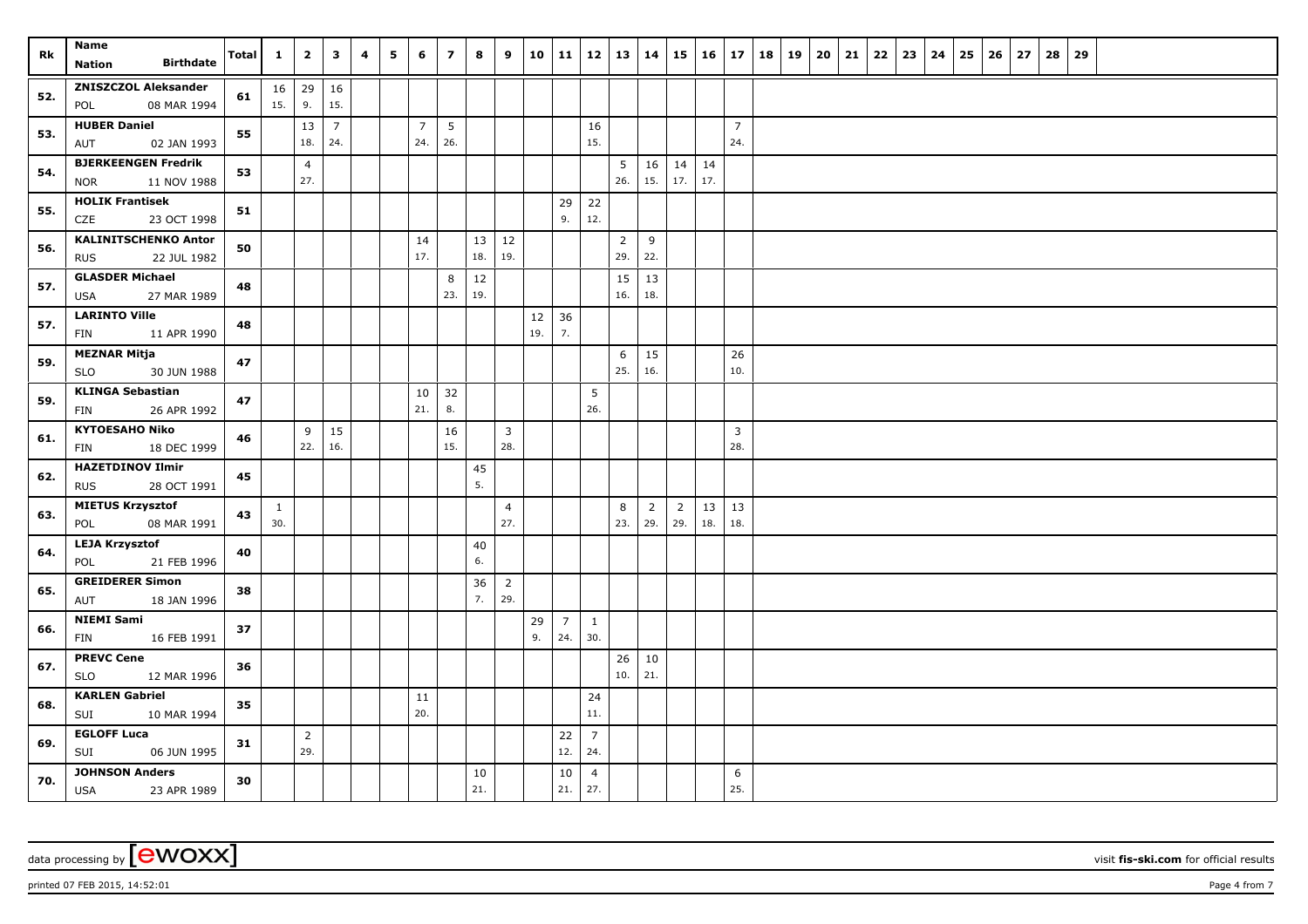| Rk  | Name<br><b>Birthdate</b><br>Nation                 | Total      | $\mathbf{1}$ | $\overline{2}$ | $\mathbf{3}$    | 4 | 5 | 6   | $\overline{7}$ | 8               | 9            | 10             | 11  |     | $12 \mid 13 \mid$ | 14 |                | $15 \mid 16 \mid$ | 17                    | 18 | 19   20 | 21 | 22 | 23 | 24 | 25 | 26 | 27 | 28 | 29 |  |  |  |
|-----|----------------------------------------------------|------------|--------------|----------------|-----------------|---|---|-----|----------------|-----------------|--------------|----------------|-----|-----|-------------------|----|----------------|-------------------|-----------------------|----|---------|----|----|----|----|----|----|----|----|----|--|--|--|
|     | <b>BYRT Tomasz</b>                                 |            |              |                |                 |   |   |     |                |                 |              |                |     |     |                   |    | $\overline{7}$ | 20                | $\overline{2}$        |    |         |    |    |    |    |    |    |    |    |    |  |  |  |
| 71. | 25 JAN 1993<br>POL                                 | 29         |              |                |                 |   |   |     |                |                 |              |                |     |     |                   |    | 24.            | 13.               | 29.                   |    |         |    |    |    |    |    |    |    |    |    |  |  |  |
| 72. | <b>MABUCHI Minato</b>                              | 28         |              |                |                 |   |   |     |                |                 |              | 14             | 14  |     |                   |    |                |                   |                       |    |         |    |    |    |    |    |    |    |    |    |  |  |  |
|     | 28 JUN 1992<br><b>JPN</b>                          |            |              |                |                 |   |   |     |                |                 |              | 17.            | 17. |     |                   |    |                |                   |                       |    |         |    |    |    |    |    |    |    |    |    |  |  |  |
| 72. | <b>ASCHENWALD Philipp</b>                          | 28         |              |                |                 |   |   |     |                | $14 \mid 14$    |              |                |     |     |                   |    |                |                   |                       |    |         |    |    |    |    |    |    |    |    |    |  |  |  |
|     | 12 NOV 1995<br>AUT                                 |            |              |                |                 |   |   |     |                | 17.             | 17.          |                |     |     |                   |    |                |                   |                       |    |         |    |    |    |    |    |    |    |    |    |  |  |  |
| 74. | <b>CECON Federico</b><br>11 JUN 1994<br>ITA        | 26         |              |                |                 |   |   |     |                |                 | 22<br>12.    |                |     |     |                   |    |                |                   | $\overline{4}$<br>27. |    |         |    |    |    |    |    |    |    |    |    |  |  |  |
|     | <b>MAKSIMOCHKIN Mikhail</b>                        |            |              |                |                 |   |   |     |                | $5\phantom{.0}$ | 20           |                |     |     |                   |    |                |                   |                       |    |         |    |    |    |    |    |    |    |    |    |  |  |  |
| 75. | 29 AUG 1993<br><b>RUS</b>                          | 25         |              |                |                 |   |   |     |                | 26.             | 13.          |                |     |     |                   |    |                |                   |                       |    |         |    |    |    |    |    |    |    |    |    |  |  |  |
| 76. | <b>ZOGRAFSKI Vladimir</b>                          | 23         |              | 18             | $5\phantom{.0}$ |   |   |     |                |                 |              |                |     |     |                   |    |                |                   |                       |    |         |    |    |    |    |    |    |    |    |    |  |  |  |
|     | 14 JUL 1993<br>BUL                                 |            |              | 14.            | 26.             |   |   |     |                |                 |              |                |     |     |                   |    |                |                   |                       |    |         |    |    |    |    |    |    |    |    |    |  |  |  |
| 77. | <b>RUDA Adam</b><br>18 NOV 1995<br>POL             | 22         |              |                |                 |   |   |     | 14<br>17.      |                 | 8<br>23.     |                |     |     |                   |    |                |                   |                       |    |         |    |    |    |    |    |    |    |    |    |  |  |  |
|     | <b>COLLOREDO Sebastian</b>                         |            |              |                |                 |   |   | 5   | 15             |                 | $\mathbf{1}$ |                |     |     |                   |    |                |                   |                       |    |         |    |    |    |    |    |    |    |    |    |  |  |  |
| 78. | 09 SEP 1987<br>ITA                                 | 21         |              |                |                 |   |   | 26. | 16.            |                 | 30.          |                |     |     |                   |    |                |                   |                       |    |         |    |    |    |    |    |    |    |    |    |  |  |  |
| 78. | <b>POLASEK Viktor</b>                              | 21         |              |                |                 |   |   |     |                |                 |              | $\mathbf{1}$   | 20  |     |                   |    |                |                   |                       |    |         |    |    |    |    |    |    |    |    |    |  |  |  |
|     | CZE<br>18 JUL 1997                                 |            |              |                |                 |   |   |     |                |                 |              | 30.            | 13. |     |                   |    |                |                   |                       |    |         |    |    |    |    |    |    |    |    |    |  |  |  |
| 80. | <b>KORNILOV Denis</b><br><b>RUS</b><br>17 AUG 1986 | ${\bf 20}$ |              |                |                 |   |   |     | 20<br>13.      |                 |              |                |     |     |                   |    |                |                   |                       |    |         |    |    |    |    |    |    |    |    |    |  |  |  |
|     | <b>ZAUNER David</b>                                |            |              |                |                 |   |   |     |                |                 |              |                |     |     |                   |    | 8              | 11                |                       |    |         |    |    |    |    |    |    |    |    |    |  |  |  |
| 81. | 09 APR 1985<br>AUT                                 | 19         |              |                |                 |   |   |     |                |                 |              |                |     |     |                   |    | 23.            | 20.               |                       |    |         |    |    |    |    |    |    |    |    |    |  |  |  |
| 82. | <b>ANTONISSEN Lars</b>                             | 18         |              |                |                 |   |   |     |                |                 |              | $\overline{2}$ | 6   | 10  |                   |    |                |                   |                       |    |         |    |    |    |    |    |    |    |    |    |  |  |  |
|     | <b>NED</b><br>31 JUL 1995                          |            |              |                |                 |   |   |     |                |                 |              | 29.            | 25. | 21. |                   |    |                |                   |                       |    |         |    |    |    |    |    |    |    |    |    |  |  |  |
| 83. | <b>SIEGEL David</b><br><b>GER</b><br>28 AUG 1996   | 15         |              |                |                 |   |   |     |                |                 |              |                |     |     | 14<br>17.         |    |                | $1\,$<br>30.      |                       |    |         |    |    |    |    |    |    |    |    |    |  |  |  |
|     | <b>KOBAYASHI Ryoyu</b>                             |            |              |                |                 |   |   |     |                |                 |              | $\overline{5}$ | 9   |     |                   |    |                |                   |                       |    |         |    |    |    |    |    |    |    |    |    |  |  |  |
| 84. | 08 NOV 1996<br><b>JPN</b>                          | 14         |              |                |                 |   |   |     |                |                 |              | 26.            | 22. |     |                   |    |                |                   |                       |    |         |    |    |    |    |    |    |    |    |    |  |  |  |
| 84. | <b>STURSA Vojtech</b>                              | 14         |              |                | $\overline{2}$  |   |   |     |                |                 |              |                | 12  |     |                   |    |                |                   |                       |    |         |    |    |    |    |    |    |    |    |    |  |  |  |
|     | CZE<br>03 AUG 1995                                 |            |              |                | 29.             |   |   |     |                |                 |              |                | 19. |     |                   |    |                |                   |                       |    |         |    |    |    |    |    |    |    |    |    |  |  |  |
| 86. | <b>FAIRALL Nicholas</b><br>USA<br>06 JUL 1989      | 13         |              |                | 13<br>18.       |   |   |     |                |                 |              |                |     |     |                   |    |                |                   |                       |    |         |    |    |    |    |    |    |    |    |    |  |  |  |
| 86. | <b>HEINRICH Tim</b>                                | 13         |              |                |                 |   |   |     |                |                 |              |                |     |     |                   |    | 6              | $\overline{7}$    |                       |    |         |    |    |    |    |    |    |    |    |    |  |  |  |
|     | <b>GER</b><br>06 MAY 1995                          |            |              |                |                 |   |   |     |                |                 |              |                |     |     |                   |    | 25.            | 24.               |                       |    |         |    |    |    |    |    |    |    |    |    |  |  |  |
| 88. | <b>SWENSEN Vegard</b><br>22 OCT 1986<br><b>NOR</b> | 12         |              |                |                 |   |   |     |                |                 |              |                |     |     |                   |    |                |                   | $12\,$<br>19.         |    |         |    |    |    |    |    |    |    |    |    |  |  |  |
|     | <b>STEKALA Andrzej</b>                             |            |              |                |                 |   |   |     |                |                 |              |                |     |     | 12                |    |                |                   |                       |    |         |    |    |    |    |    |    |    |    |    |  |  |  |
| 88. | POL<br>30 JUN 1995                                 | 12         |              |                |                 |   |   |     |                |                 |              |                |     |     | 19.               |    |                |                   |                       |    |         |    |    |    |    |    |    |    |    |    |  |  |  |

printed 07 FEB 2015, 14:52:01 **Page 5** from 7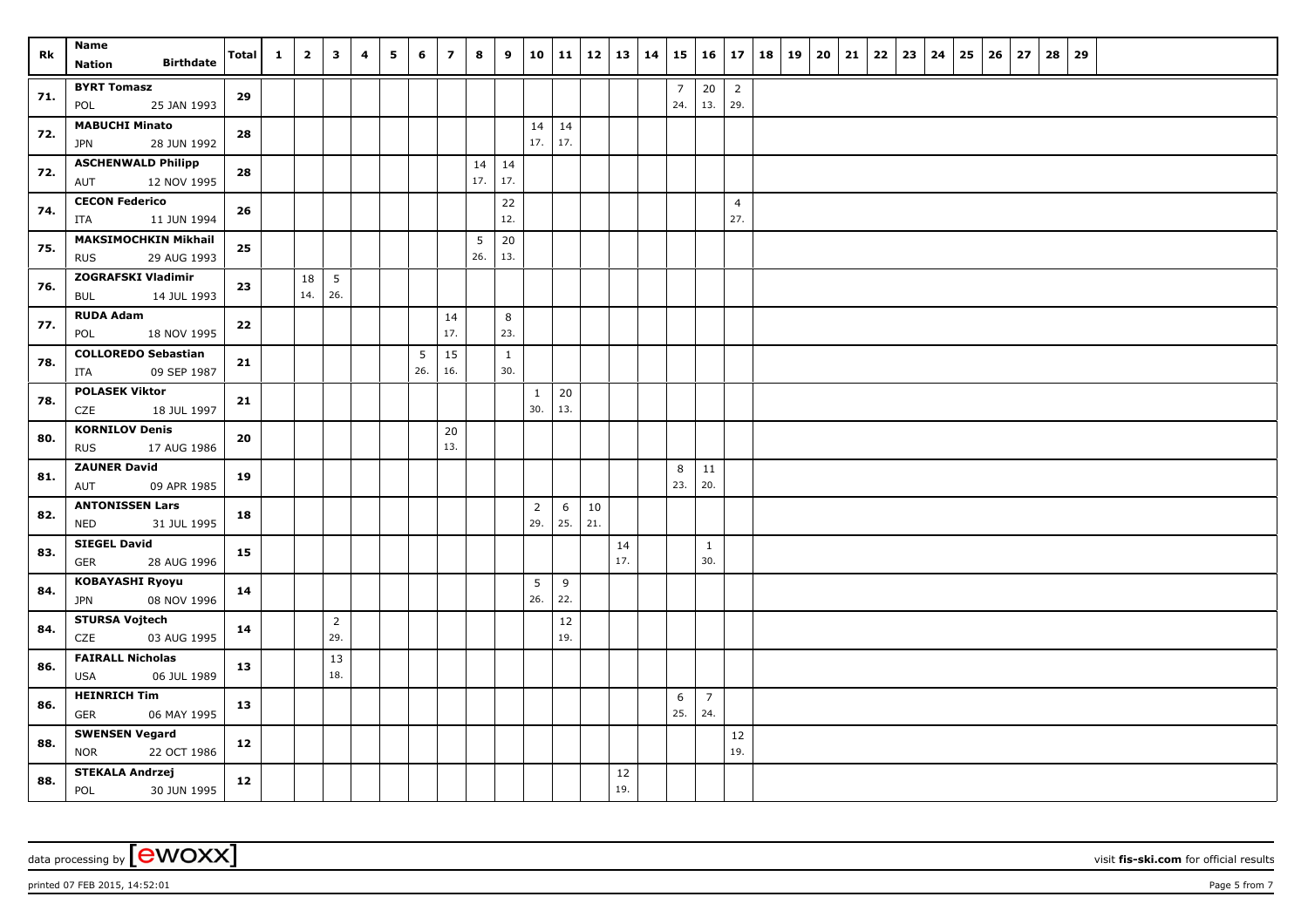| Rk   | Name<br><b>Birthdate</b><br>Nation                    | Total                   | $\mathbf{1}$   | $\overline{2}$ | $\mathbf{3}$ | 4 | 5 | 6 | $\overline{\mathbf{z}}$ | 8                     | 9 | 10                    | 11                    |     | 12   13               | 14             | $15 \mid 16 \mid 17$  |              | 18 | 19 | 20 | 21 | 22 | 23 | 24 | 25 | 26 | 27 | 28 | 29 |  |  |  |
|------|-------------------------------------------------------|-------------------------|----------------|----------------|--------------|---|---|---|-------------------------|-----------------------|---|-----------------------|-----------------------|-----|-----------------------|----------------|-----------------------|--------------|----|----|----|----|----|----|----|----|----|----|----|----|--|--|--|
|      | <b>SCHULER Andreas</b>                                |                         |                |                |              |   |   |   |                         |                       |   |                       |                       |     |                       | $12\,$         |                       |              |    |    |    |    |    |    |    |    |    |    |    |    |  |  |  |
| 88.  | 30 DEC 1995<br>SUI                                    | 12                      |                |                |              |   |   |   |                         |                       |   |                       |                       |     |                       | 19.            |                       |              |    |    |    |    |    |    |    |    |    |    |    |    |  |  |  |
|      | <b>MORRICE Trevor</b>                                 |                         |                |                |              |   |   |   |                         |                       |   |                       |                       | 12  |                       |                |                       |              |    |    |    |    |    |    |    |    |    |    |    |    |  |  |  |
| 88.  | 23 SEP 1991<br>CAN                                    | 12                      |                |                |              |   |   |   |                         |                       |   |                       |                       | 19. |                       |                |                       |              |    |    |    |    |    |    |    |    |    |    |    |    |  |  |  |
| 88.  | <b>CIKL Martin</b>                                    | 12                      | 11             |                | $\mathbf{1}$ |   |   |   |                         |                       |   |                       |                       |     |                       |                |                       |              |    |    |    |    |    |    |    |    |    |    |    |    |  |  |  |
|      | CZE<br>17 AUG 1987                                    |                         | 20.            |                | 30.          |   |   |   |                         |                       |   |                       |                       |     |                       |                |                       |              |    |    |    |    |    |    |    |    |    |    |    |    |  |  |  |
| 93.  | <b>MANDL Ziga</b>                                     | 11                      |                |                |              |   |   |   |                         |                       |   |                       |                       |     | 11                    |                |                       |              |    |    |    |    |    |    |    |    |    |    |    |    |  |  |  |
|      | 13 JAN 1990<br>SLO<br><b>HARADA Yumu</b>              |                         |                |                |              |   |   |   |                         |                       |   |                       |                       |     | 20.                   |                |                       |              |    |    |    |    |    |    |    |    |    |    |    |    |  |  |  |
| 93.  | 15 SEP 1990<br><b>JPN</b>                             | 11                      |                |                |              |   |   |   |                         |                       |   | 8<br>23.              | $\overline{3}$<br>28. |     |                       |                |                       |              |    |    |    |    |    |    |    |    |    |    |    |    |  |  |  |
| 95.  | <b>SHUVALOV Alexander</b>                             | 10                      |                |                |              |   |   |   |                         |                       |   |                       |                       |     |                       |                | 10                    |              |    |    |    |    |    |    |    |    |    |    |    |    |  |  |  |
|      | 30 NOV 1992<br><b>RUS</b>                             |                         |                |                |              |   |   |   |                         |                       |   |                       |                       |     |                       |                | 21.                   |              |    |    |    |    |    |    |    |    |    |    |    |    |  |  |  |
| 96.  | <b>ALEXANDER Nicholas</b>                             | 9                       |                |                |              |   |   |   |                         |                       |   |                       |                       |     |                       | 9<br>22.       |                       |              |    |    |    |    |    |    |    |    |    |    |    |    |  |  |  |
|      | 24 AUG 1988<br><b>USA</b><br><b>DELLASEGA Roberto</b> |                         |                |                |              |   |   |   |                         |                       |   |                       |                       |     |                       |                |                       |              |    |    |    |    |    |    |    |    |    |    |    |    |  |  |  |
| 96.  | 15 JUN 1990<br>ITA                                    | 9                       |                |                |              |   |   |   |                         |                       |   |                       |                       |     |                       |                |                       | 9<br>22.     |    |    |    |    |    |    |    |    |    |    |    |    |  |  |  |
|      | <b>STREITLER Patrick</b>                              |                         |                |                |              |   |   |   |                         | 9                     |   |                       |                       |     |                       |                |                       |              |    |    |    |    |    |    |    |    |    |    |    |    |  |  |  |
| 96.  | 17 APR 1995<br>AUT                                    | 9                       |                |                |              |   |   |   |                         | 22.                   |   |                       |                       |     |                       |                |                       |              |    |    |    |    |    |    |    |    |    |    |    |    |  |  |  |
| 99.  | <b>HALVORSEN Espen Enge</b>                           | 8                       | 8              |                |              |   |   |   |                         |                       |   |                       |                       |     |                       |                |                       |              |    |    |    |    |    |    |    |    |    |    |    |    |  |  |  |
|      | 10 MAY 1990<br>NOR                                    |                         | 23.            |                |              |   |   |   |                         |                       |   |                       |                       |     |                       |                |                       |              |    |    |    |    |    |    |    |    |    |    |    |    |  |  |  |
| 100. | <b>INGVALDSEN Ole Marius</b>                          | $\overline{\mathbf{z}}$ | $\overline{7}$ |                |              |   |   |   |                         |                       |   |                       |                       |     |                       |                |                       |              |    |    |    |    |    |    |    |    |    |    |    |    |  |  |  |
|      | <b>NOR</b><br>02 OCT 1985                             |                         | 24.            |                |              |   |   |   |                         |                       |   |                       |                       |     |                       |                |                       |              |    |    |    |    |    |    |    |    |    |    |    |    |  |  |  |
| 100. | <b>VARESCO Daniele</b><br>25 JUL 1995                 | $\overline{z}$          |                |                |              |   |   |   |                         | $\overline{7}$<br>24. |   |                       |                       |     |                       |                |                       |              |    |    |    |    |    |    |    |    |    |    |    |    |  |  |  |
|      | ITA<br><b>NAKAMURA Naoki</b>                          |                         |                |                |              |   |   |   |                         |                       |   |                       |                       |     |                       |                |                       |              |    |    |    |    |    |    |    |    |    |    |    |    |  |  |  |
| 100. | 19 SEP 1996<br><b>JPN</b>                             | $\overline{7}$          |                |                |              |   |   |   |                         |                       |   | $\overline{7}$<br>24. |                       |     |                       |                |                       |              |    |    |    |    |    |    |    |    |    |    |    |    |  |  |  |
| 100. | <b>INNGJERDINGEN Christi</b>                          | $\overline{\mathbf{z}}$ |                |                |              |   |   |   |                         |                       |   |                       | $\mathbf{1}$          | 6   |                       |                |                       |              |    |    |    |    |    |    |    |    |    |    |    |    |  |  |  |
|      | SWE<br>19 DEC 1996                                    |                         |                |                |              |   |   |   |                         |                       |   |                       | 30.                   | 25. |                       |                |                       |              |    |    |    |    |    |    |    |    |    |    |    |    |  |  |  |
| 104. | <b>IWASA Yuken</b><br>02 JUL 1999<br>JPN              | 6                       |                |                |              |   |   |   |                         |                       |   | 6<br>25.              |                       |     |                       |                |                       |              |    |    |    |    |    |    |    |    |    |    |    |    |  |  |  |
| 104. | <b>HAJEK Antonin</b>                                  | 6                       |                |                |              |   |   |   |                         |                       |   |                       |                       |     |                       |                | 6                     |              |    |    |    |    |    |    |    |    |    |    |    |    |  |  |  |
|      | CZE<br>12 FEB 1987                                    |                         |                |                |              |   |   |   |                         |                       |   |                       |                       |     |                       |                | 25.                   |              |    |    |    |    |    |    |    |    |    |    |    |    |  |  |  |
| 106. | <b>ROMASHOV Alexey</b>                                | 5                       |                |                |              |   |   |   |                         |                       |   |                       |                       |     |                       |                | $\overline{4}$        | $\mathbf{1}$ |    |    |    |    |    |    |    |    |    |    |    |    |  |  |  |
|      | <b>RUS</b><br>29 APR 1992                             |                         |                |                |              |   |   |   |                         |                       |   |                       |                       |     |                       |                | 27.                   | 30.          |    |    |    |    |    |    |    |    |    |    |    |    |  |  |  |
| 106. | <b>BARTOL Gasper</b><br>SLO<br>27 SEP 1991            | 5                       |                |                |              |   |   |   |                         |                       |   |                       |                       |     | $\overline{3}$<br>28. |                | $\overline{2}$<br>29. |              |    |    |    |    |    |    |    |    |    |    |    |    |  |  |  |
|      | <b>MODIC Andraz</b>                                   | 5                       |                |                |              |   |   |   |                         |                       |   |                       |                       |     | $\mathbf{1}$          | $\overline{4}$ |                       |              |    |    |    |    |    |    |    |    |    |    |    |    |  |  |  |
| 106. | SLO<br>23 OCT 1996                                    |                         |                |                |              |   |   |   |                         |                       |   |                       |                       |     | 30.                   | 27.            |                       |              |    |    |    |    |    |    |    |    |    |    |    |    |  |  |  |

data processing by **CWOXX** visit fis-ski.com for official results

printed 07 FEB 2015, 14:52:01 **Page 6** from 7